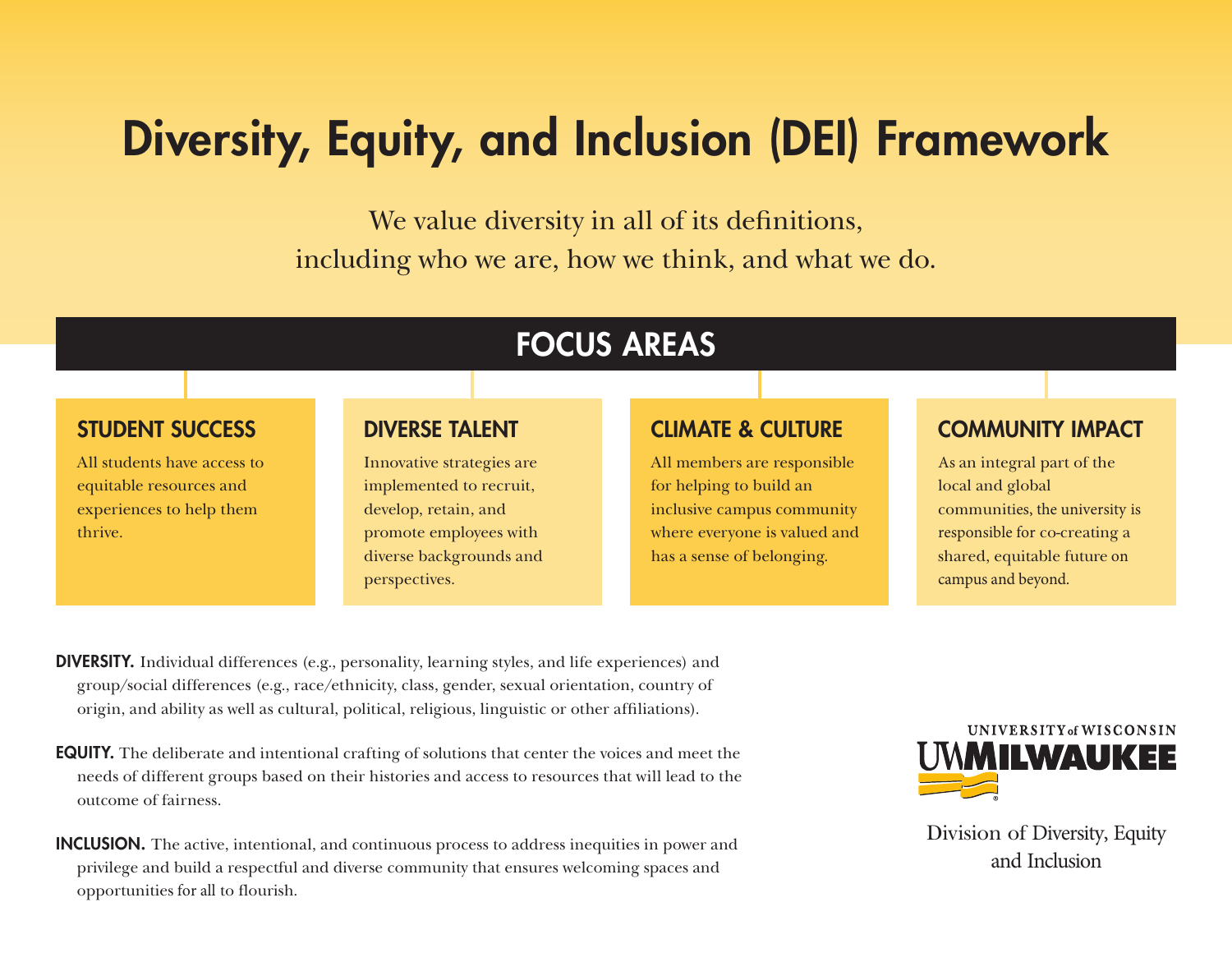#### **UNIVERSITY OF WISCONSIN-MILWAUKEE Division of Diversity, Equity and Inclusion (DEI)**

#### **Action Plan June 2021-June 2022**

#### **MISSION**

The mission of the Division of Diversity, Equity, and Inclusion (DEI) is to advance diversity and equity and foster inclusion for all members of the campus community through education, advocacy, and support.

#### **VISION**

We envision UWM as an institution that is fully diverse, equitable, and inclusive.

#### **WHERE WE ARE**

UWM is one of the nation's top research universities with a commitment to providing access to a world-class education to students from diverse backgrounds. In fall 2020, our workforce included about 3,800 employees in addition to the 2,300 student workers who make it possible for us to operate. Our 24,600 graduate and undergraduate students participate in more than 200 academic programs on three campuses: Milwaukee, Washington County, and Waukesha. More than 80% of our students are Wisconsin residents and 35% are the first in their families to go to college. One-third of our students are eligible for federal Pell Grants based on exceptional financial need. Our international students come from 82 countries, and we enroll more than 1000 veterans and military-related students. We are a Carnegie classified community engaged campus with partners from all sectors enabling thousands of students to be involved with experiential learning. As an institution, however, we continue to confront a plethora of challenges. Some are unique to our campus and others are shared by higher education institutions across the nation. We have made significant investments to remove barriers, but our students from minoritized populations continue to graduate at a lower rate than students in the majority population. Our main campus is in a racially diverse city, but our current workforce does not reflect the diversity of talent that we would like to see on our campus. (*See Appendix A*). We know the value of diversity in our faculty and staff to better serve our increasingly diverse student body. We strive to continue to do better and further diversify our students and workforce. We are committed to creating institutional change as demonstrated by existing programs/initiatives and recent actions taken and underway. (*See Appendix B*).

#### **WHERE WE WANT TO GO**

The purpose of this plan is to increase UWM's capacity to sustain diversity, equity, and inclusion efforts toward fully institutionalizing DEI practices into all levels of the campus. We understand that we have a shared responsibility to transform our institution into a radically welcoming campus as called for in the February 2021 2030 Implementation Team Report. We will work to ensure that all our students, staff, and faculty have the best experiences possible across our campuses. We know that the climate on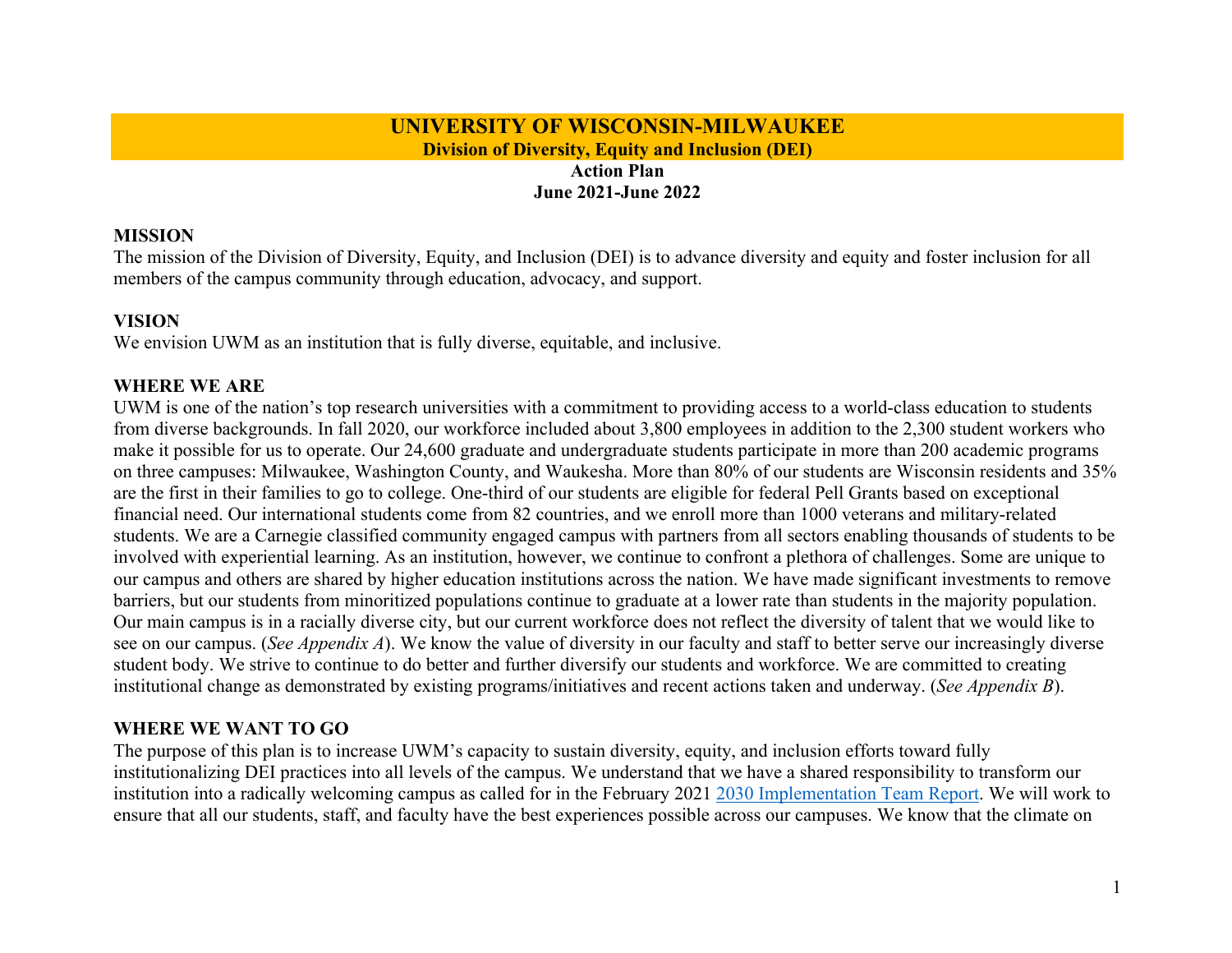our campuses is influenced by many factors, including events that occur locally, nationally, and internationally. Important aspects of climate we want to cultivate on our campus communities is care, compassion, and opportunity for development and advancement. Research on campus climate show that feeling valued and respected is the foundation for how we understand many of our experiences. This action plan reflects our institutional understanding that campus climate directly affects academic achievement, professional accomplishment, and essential health and well-being. We want to have spaces where we can reach our highest potential, and we also want to be comfortable sharing differences and recognizing the strengths of diversity in those spaces. We have taken a proactive step by joining the more than 110 employers who have signed the Metropolitan Milwaukee Association of Commerce Region of Choice pledge to increase the number of African American and Hispanic/Latino employees by 15 percent and the number of African American and Hispanic/Latino managers in Metro Milwaukee by 25 percent by 2025.

We believe that DEI work at UWM can only be accomplished through strategic partnerships across campus units and must progressively increase in visibility to be effective institutionally and systemically. To that end, we outline the following goals and strategies to help us achieve the desired outcomes.

| <b>Strategies</b>                                          | <b>Action(s)</b>                                                                                                       | <b>Primary Parties</b><br><b>Responsible</b>                                                                                                                     | <b>Partners</b>                                                                      | <b>Timeline</b> | <b>Measurement</b>                                                           | <b>Desired Outcome(s)</b>                                                                                                                                                                |
|------------------------------------------------------------|------------------------------------------------------------------------------------------------------------------------|------------------------------------------------------------------------------------------------------------------------------------------------------------------|--------------------------------------------------------------------------------------|-----------------|------------------------------------------------------------------------------|------------------------------------------------------------------------------------------------------------------------------------------------------------------------------------------|
| A. Conduct a campus-<br>wide inventory of<br>existing work | Survey academic and<br>administrative<br>departments/units                                                             | Interim CDEIO,<br>Graduate<br>Diversity $\&$<br><b>Inclusion</b><br>Director<br>Khrystion<br>FuQua',<br>Advocacy and<br>Engagement<br>Director Michael<br>Rogers | Student Affairs,<br>Academic<br>Affairs, Finance<br>and<br>Administrative<br>Affairs | Aug. 2021       | Survey responses<br>from<br>departments/units                                | Establishment of campus<br>DEI database; Identification<br>of effective<br>efforts/initiatives and gaps;<br>and identification of<br>potential cross-unit<br>collaboration opportunities |
| <b>B.</b> Identify areas where<br>disparity exists         | Disaggregate student<br>achievement and staff<br>and faculty data and<br>communicate results<br>with responsible units | Academic<br>Affairs/Office of<br>Assessment and<br>Institutional<br>Research/<br>Enrollment<br>Management/                                                       | Student Affairs,<br>DEI                                                              | On-going        | Disparities<br>identified and<br>critical<br>interventions are<br>determined | Parity in engagement and<br>desired outcomes where<br>demographic disparities are<br>found                                                                                               |

#### **Goal 1: Assess and Align Campus DEI Efforts**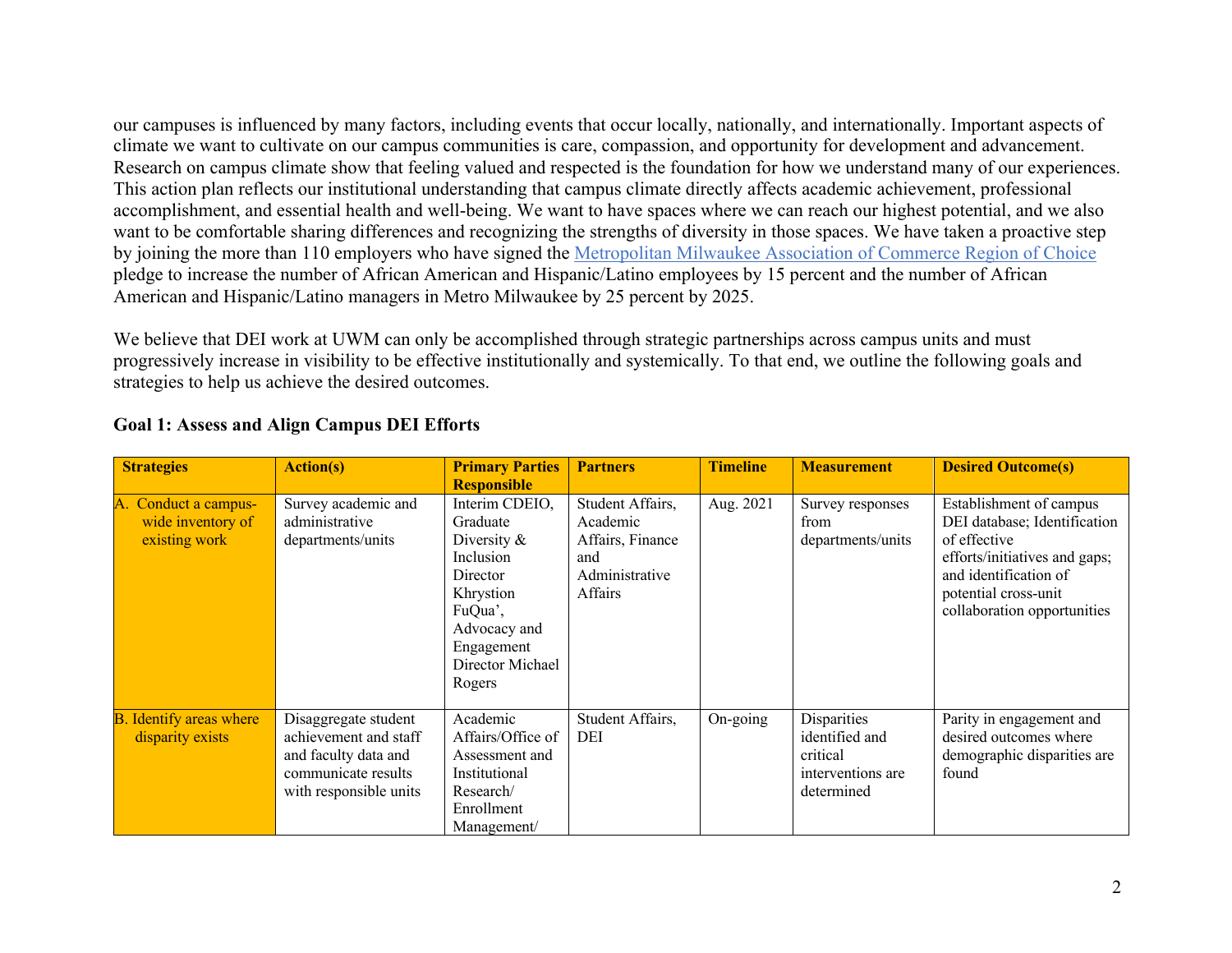|                                                                                        |                                                                                                                                 | Financial Aid;<br>Department of<br>Human<br>Resources                                              |                                                                                                         |            |                                                                                                               |                                                                                                                             |
|----------------------------------------------------------------------------------------|---------------------------------------------------------------------------------------------------------------------------------|----------------------------------------------------------------------------------------------------|---------------------------------------------------------------------------------------------------------|------------|---------------------------------------------------------------------------------------------------------------|-----------------------------------------------------------------------------------------------------------------------------|
| C. Establish DEI<br>Liaisons initiative                                                | Seek nominations of<br>DEI Liaisons to serve as<br>liaisons and advocates<br>with academic and<br>administrative<br>departments | Interim CDEIO<br>with GIE<br>leadership team                                                       | Chancellor,<br>Cabinet members,<br>deans,<br>governance, and<br><b>ERGs</b>                             | Sept. 2021 | <b>DEI</b> Liaisons<br>recruited and<br>trained; Roles,<br>responsibilities, and<br>DEI practices<br>outlined | Effective communication<br>and coordination of campus<br>DEI efforts                                                        |
| D. Ensure that all<br>colleges/schools/<br>departments have<br><b>DEI</b> Action Plans | Provide rubric to guide<br>development of action<br>plan, if one does not<br>exist                                              | Interim CDEIO<br>and Special<br>Assistants to<br>Chancellor and<br>Interim CDEIO<br>on 2030 Issues | Chancellor Co-<br>Designees for<br>2030 Action<br>Team, deans,<br>department<br>chairs, unit<br>leaders | Dec. 2021  | Action Plans with<br>identifiable goals<br>and outcomes                                                       | Implementation of plans<br>and documented outcomes<br>of action plan strategies                                             |
| E. Conduct annual<br>review of DEI<br>progress                                         | Develop tool for<br>departments/units to<br>carry out DEI audits                                                                | Interim CDEIO<br>and Special<br>Assistants to<br>Chancellor and<br>Interim CDEIO<br>on 2030 Issues | Chancellor's<br>Cabinet members                                                                         | Dec. 2021  | Process to assess<br><b>DEI</b> activities<br>established                                                     | All units have a tool that<br>gives them an overview of<br>their areas of strength and<br>areas needing<br>focus/attention. |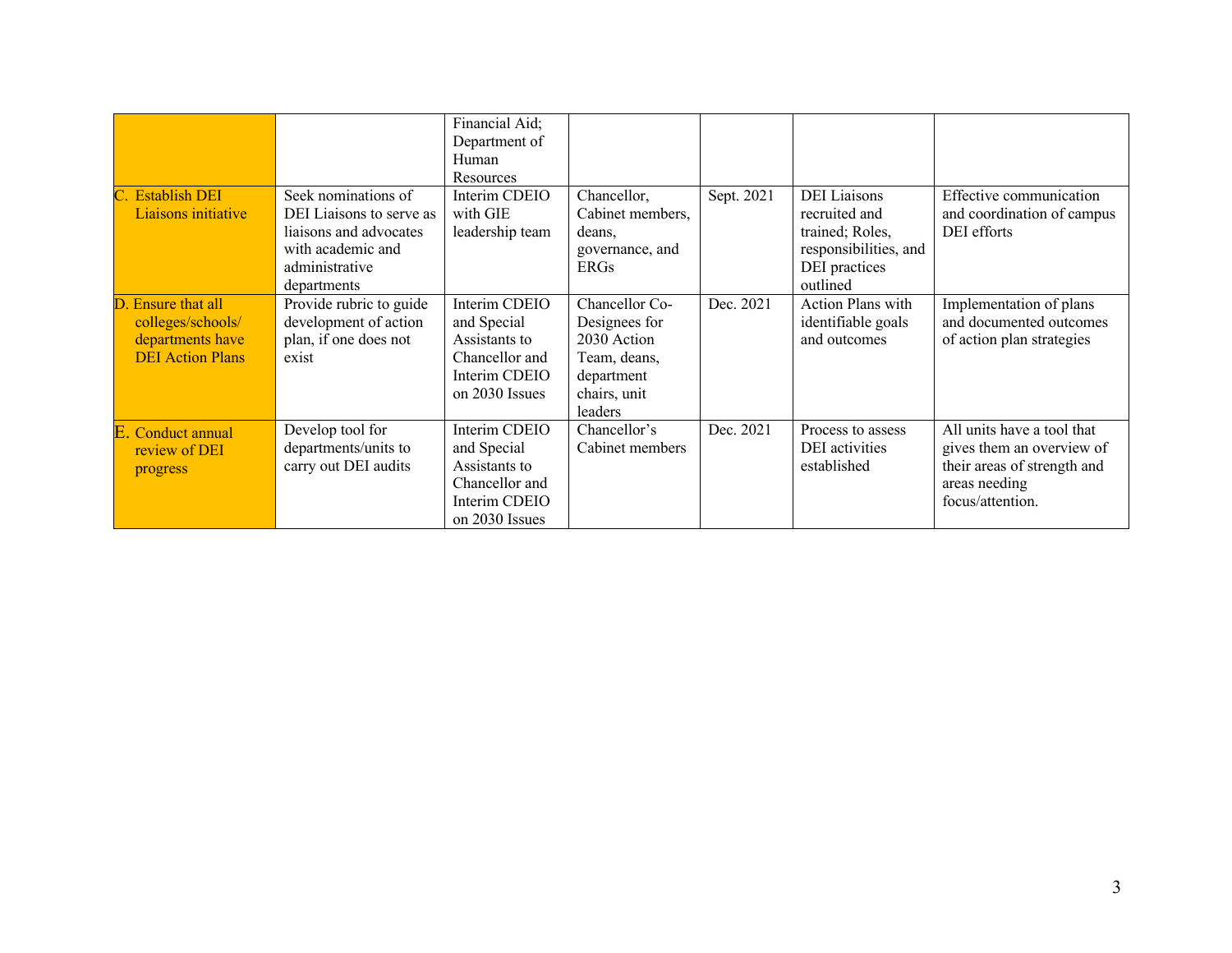| <b>Strategies</b>                                                                                           | <b>Action(s)</b>                                                                                                                                                                    | <b>Primary Parties</b><br><b>Responsible</b>                | <b>Partners</b>                                                                                                                 | <b>Timeline</b> | <b>Measurement</b>                                                                                            | <b>Outcome(s)</b>                                                                                         |
|-------------------------------------------------------------------------------------------------------------|-------------------------------------------------------------------------------------------------------------------------------------------------------------------------------------|-------------------------------------------------------------|---------------------------------------------------------------------------------------------------------------------------------|-----------------|---------------------------------------------------------------------------------------------------------------|-----------------------------------------------------------------------------------------------------------|
| Build equity,<br>А.<br>transparency and<br>diversity into all<br>parts of the search<br>and screen process* | Finalize and<br>implement<br>Recruitment and<br><b>Selection Protocol</b>                                                                                                           | Affirmative<br>Action in Faculty<br>Employment<br>Committee | Academic<br>Affairs,<br>DEI/EDS/<br><b>Faculty Action</b><br>Team, R&S<br>faculty group,<br>FAA/<br>Dept. of Human<br>Resources | Oct. 2021       | Recruitment and<br><b>Selection Protocol</b><br>used in all searches<br>leading to diverse<br>applicant pools | Increased diverse hires<br>leading to composition of<br>workforce better reflecting<br>populations served |
|                                                                                                             | Make UWM job<br>postings consistent                                                                                                                                                 | FAA/Human<br>Resources/<br><b>HRBPs</b>                     |                                                                                                                                 | Dec. 2021       | Consistent campus<br>description and a<br>diversity statement<br>on all position<br>descriptions.             | Greater awareness of<br>UWM's commitment to<br>diversity                                                  |
|                                                                                                             | Diversify recruitment<br>marketing and<br>communications                                                                                                                            | FAA/<br>Dept. of Human<br>Resources<br><b>DEI/EDS</b>       |                                                                                                                                 | On-going        | Jobs are posted in<br>formal and<br>informal channels                                                         | Increased diversity in<br>applicant pools                                                                 |
|                                                                                                             | Develop and provide<br>equity and implicit<br>bias training in<br>reviewing candidates                                                                                              | FAA/<br>Dept. of Human<br>Resources<br><b>DEI/EDS</b>       |                                                                                                                                 | Dec. 2021       | Training developed<br>and implemented                                                                         | Elimination of biases in<br>reviewing application<br>materials                                            |
|                                                                                                             | Review the use of the<br>waiver process to<br>ensure the search and<br>screen process is more<br>fully enforced at all<br>levels in all<br>departments/offices<br>for all positions | FAA/<br>Dept. of Human<br>Resources/<br><b>DEI/EDS</b>      |                                                                                                                                 | On-going        | Use of waiver<br>process reviewed                                                                             | Purpose for use of waiver<br>process clearly justified                                                    |
| Establish a Staff <sup>**</sup><br>В<br>and Faculty<br><b>Diversity</b>                                     | <b>Explore funding</b><br>options that would                                                                                                                                        | Academic<br>Affairs/Provost,<br>FAA/VC for FAA,             | Chancellor,<br>Interim CDEIO,<br>Deans                                                                                          | On-going        | Financial resources<br>are identified                                                                         | Increased diversity across<br>employee groups                                                             |

#### **Goal 2: Invest in Efforts to Recruit and Retain Diverse Students, Staff, and Faculty.**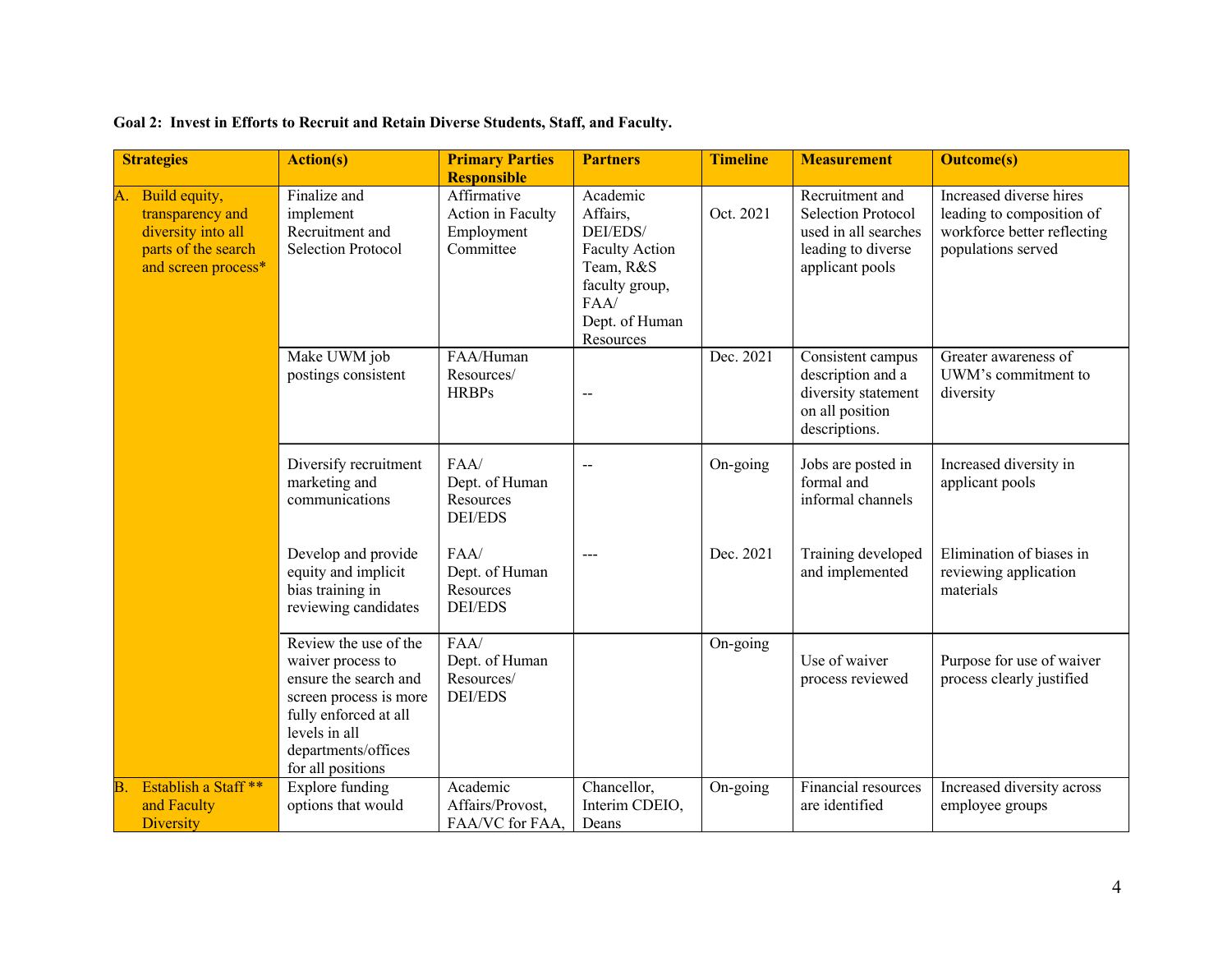| Opportunity<br>Program                                                            | allow for target-of-<br>opportunity hires                                                                                                                                                                                                                               | <b>UWM</b><br>Foundation/VC<br>for Development                                                |                        |          |                                                                          |                                                                      |
|-----------------------------------------------------------------------------------|-------------------------------------------------------------------------------------------------------------------------------------------------------------------------------------------------------------------------------------------------------------------------|-----------------------------------------------------------------------------------------------|------------------------|----------|--------------------------------------------------------------------------|----------------------------------------------------------------------|
| Strengthen targeted<br>recruitment efforts<br>of historically<br>underrepresented | Provide resources that<br>eliminate disparity in<br>enrollment outcomes                                                                                                                                                                                                 | Academic Affairs,<br><b>Student Affairs</b>                                                   | DEI                    | On-going | Enrollment rates                                                         | Increased enrollment of<br>historically<br>underrepresented students |
| student populations                                                               | Expand targeted<br>recruitment efforts of<br>African<br>American/Black<br>students (e.g., African<br>American Male<br>Initiative/Summit on<br><b>Black Male Youth-</b><br>Milwaukee,<br>partnerships with high<br>schools, and<br>participation in<br>community events) | Academic<br>Affairs/Enrollment<br>Management, DEI<br>/Black Student<br><b>Cultural Center</b> | <b>Student Affairs</b> | On-going | Greater exposure<br>of UWM to<br>prospective<br>students and<br>families | Increased enrollment of<br><b>Black/African American</b><br>students |
|                                                                                   | Expand targeted<br>recruitment efforts of<br>American Indian<br>Students (e.g.,<br>partnerships with local<br>and tribal schools and<br>participation in<br>community events)                                                                                           | Academic Affairs,<br>DEI/American<br><b>Indian Student</b><br>Center                          | <b>Student Affairs</b> | On-going | Greater exposure<br>of UWM to<br>prospective<br>students and<br>families | Increased enrollment of<br>American Indian students                  |
|                                                                                   | Expand targeted<br>recruitment efforts of<br>Latinx students (e.g.,<br>partnerships with high<br>schools and<br>participation in<br>community events)                                                                                                                   | Academic Affairs,<br>DEI/Roberto<br>Hernandez Center                                          | <b>Student Affairs</b> | On-going | Greater exposure<br>of UWM to<br>prospective<br>students and<br>families | Increased enrollment of<br>Latinx students                           |
|                                                                                   | <b>Expand</b> targeted<br>recruitment efforts of                                                                                                                                                                                                                        | Academic Affairs,<br>DEI/Southeast                                                            | <b>Student Affairs</b> | On-going | Greater exposure<br>of UWM to                                            |                                                                      |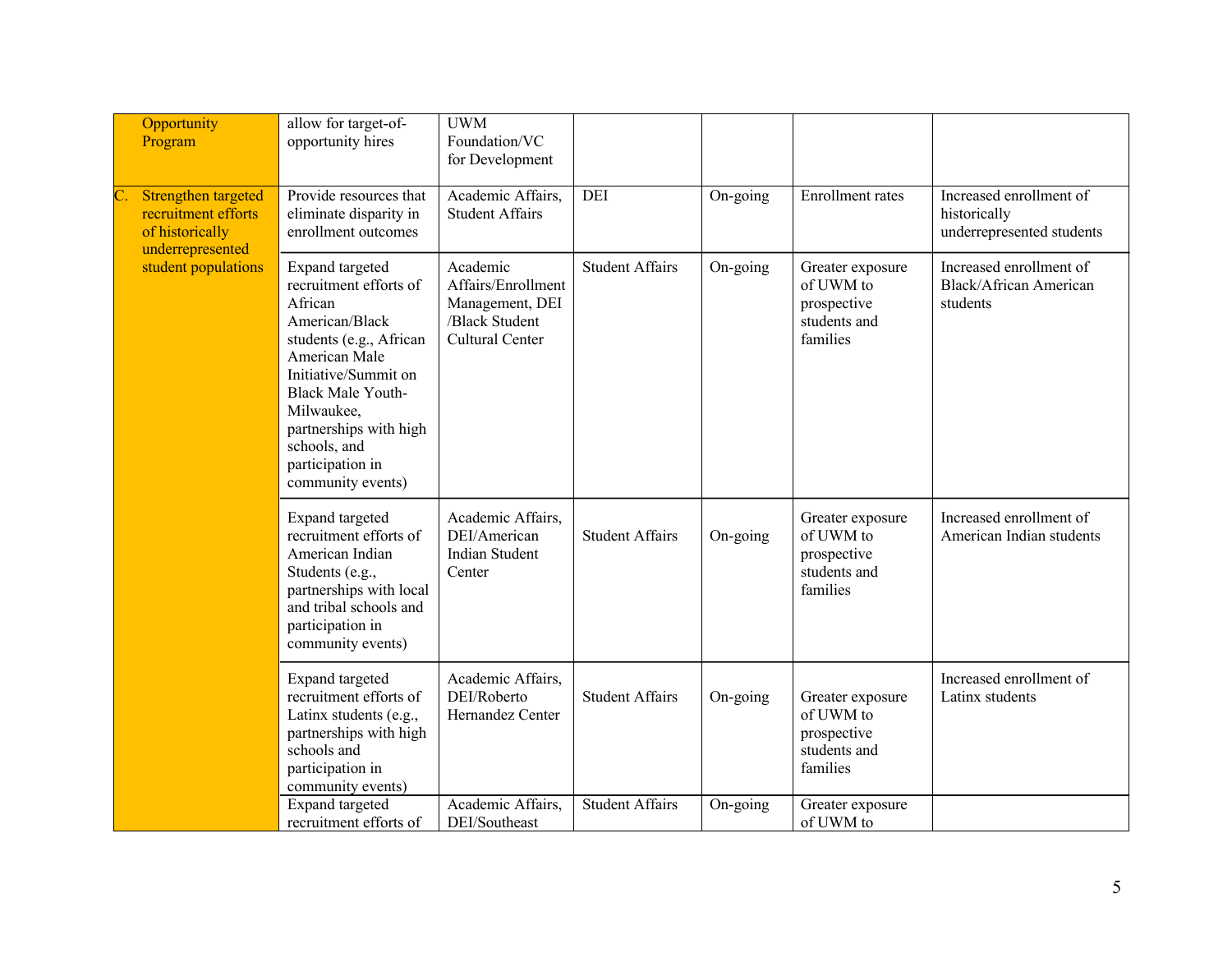|                                                                                                                                            | Southeast Asian/Asian<br>American students<br>(partnerships with<br>high schools and<br>participation in<br>community events)                                                                                        | Asian American<br><b>Student Center</b>                                                                                |                                                                                                                                                                                                           |                | prospective<br>students and<br>families                              | Increased enrollment of<br>Southeast Asian/Asian<br>American students                                                                       |
|--------------------------------------------------------------------------------------------------------------------------------------------|----------------------------------------------------------------------------------------------------------------------------------------------------------------------------------------------------------------------|------------------------------------------------------------------------------------------------------------------------|-----------------------------------------------------------------------------------------------------------------------------------------------------------------------------------------------------------|----------------|----------------------------------------------------------------------|---------------------------------------------------------------------------------------------------------------------------------------------|
| Enhance efforts for<br>UWM to be eligible<br>for Minority<br><b>Serving Institution</b><br>(MSI) programs                                  | Review progress to<br>date and identify areas<br>that need additional<br>resources for<br>Chancellor's<br>Committee on<br>Hispanic Serving<br>Initiative                                                             | CCHSI co-leads,<br>Provost, Interim<br>CDEIO and<br>Interim Special<br>Assistant for<br>Cultural Change                | Academic<br>Affairs/OAIR                                                                                                                                                                                  | Summer<br>2021 | Enrollment data for<br>Latinx students                               | Continuous enrollment<br>increases0 toward<br>25% undergraduate<br>enrollment by 2030                                                       |
|                                                                                                                                            | Form committee to<br>explore Asian<br>American and Native<br>American Pacific<br><b>Islander Serving</b><br>Institution<br>(AANAPISI) and<br>Native American-<br>Serving Nontribal<br>Institution (NASNTI)<br>status | DEI leadership<br>team, Academic<br>Affairs/OAIR,<br>Electa Quinney<br>Institute,<br>American Indian<br><b>Studies</b> | Academic<br>Affairs/<br>Enrollment<br>Management                                                                                                                                                          | Summer<br>2021 | Enrollment data for<br>American<br>Indian/Asian<br>American students | Depending on enrollment<br>projection, development of<br>recruitment and retention<br>plan toward target of 10%<br>undergraduate enrollment |
| Create opportunities<br>for affinity groups<br>to engage in<br>recruitment and<br>retention of staff,<br>faculty, and students<br>of color | Provide support to<br>affinity groups<br>(employee resource<br>groups) for<br>community building<br>efforts                                                                                                          | DEI leadership<br>team                                                                                                 | African Diaspora<br>Council,<br>American Indian<br>Studies faculty<br>and staff, Asian<br>Faculty & Staff<br>Association, and<br>Latinx Faculty<br>and Staff<br>Association<br>Student affinity<br>groups | On-going       | Greater sense of<br>belonging                                        | Increased workforce<br>diversity                                                                                                            |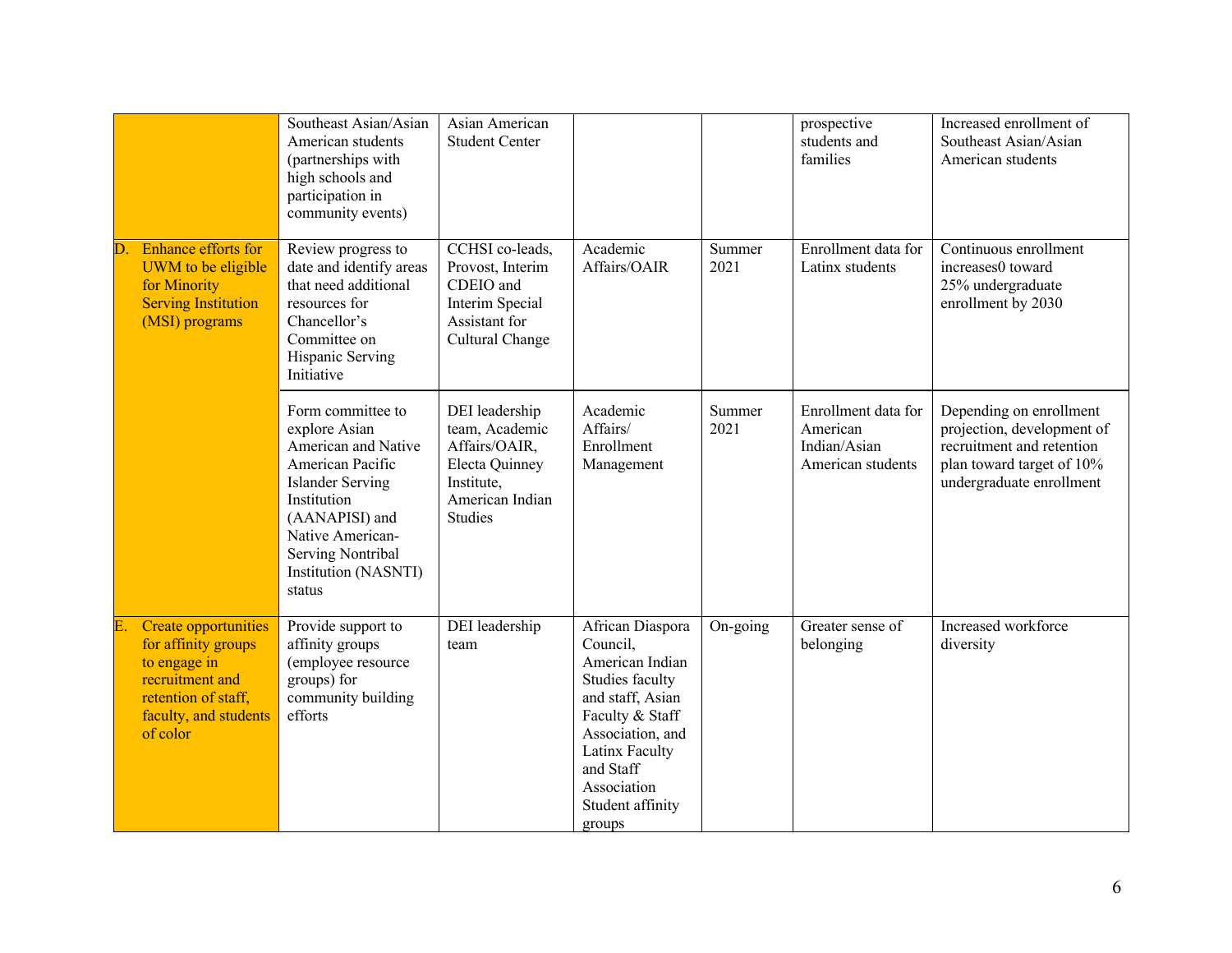|    |                                                       | Engage student<br>affinity groups for<br>community building<br>efforts                        | Student Affairs,<br>DEI/Multicultural<br>Student Centers,<br>Schools/Colleges                                                | (American Indian<br>Student<br>Association,<br>Asian Student<br>Union, Black<br>Student Union,<br>Latinx Student<br>Union, Muslim<br>Student<br>Association,<br>etc) | On-going                      | Greater sense of<br>belonging                                       | Increased student diversity                                                                                                              |
|----|-------------------------------------------------------|-----------------------------------------------------------------------------------------------|------------------------------------------------------------------------------------------------------------------------------|----------------------------------------------------------------------------------------------------------------------------------------------------------------------|-------------------------------|---------------------------------------------------------------------|------------------------------------------------------------------------------------------------------------------------------------------|
|    | Provide career<br>progression support<br>to employees | Create "Career<br>Advancement<br>Program" for non-<br>instructional staff                     | FAA/Department<br>of Human<br>Resources/DEI                                                                                  | Chancellor's<br>cabinet members,<br>department/unit<br>leaders                                                                                                       | 2021-2022<br>academic<br>year | Total enrollment of<br>employees in<br>program                      | Employees from diverse<br>backgrounds serve in<br>leadership positions; UWM<br>making progress toward<br>MMAC Region of Choice<br>pledge |
|    |                                                       | Create "Career"<br>Advancement<br>Program" for faculty<br>and instructional<br>academic staff | FAA/Department<br>of Human<br>Resources/DEI                                                                                  | Chancellor's<br>cabinet members,<br>deans,<br>department<br>chairs                                                                                                   | 2021-2022<br>academic<br>year | Total enrollment of<br>employees in<br>program                      | Employees from diverse<br>backgrounds serve in<br>leadership positions; UWM<br>making progress toward<br>MMAC Region of Choice<br>pledge |
| G. | Enhance gender<br>initiatives                         | Assess gender equity<br>efforts                                                               | Office of the<br>Chancellor,<br>Cabinet members,<br>Department of<br>Human Resources,<br>DEI/Equity and<br>Diversity Service | <b>WWHEL</b><br>Steering<br>Committee,<br>Male Allies/Male<br>Advocates,<br>Women's<br><b>Advisory Board</b>                                                         | 2021-2022<br>academic<br>year | Gender equity gaps<br>identified, and<br>action steps<br>determined | Resources are provided to<br>close gender equity gaps                                                                                    |

\**From DEI non-instructional workgroup report prepared by the Department of Human Resources (January 2021).*

**\*\****From Department of Human Resources DEI non-instructional workgroup report. Staff here is used broadly to include all professional and scientific classifications.*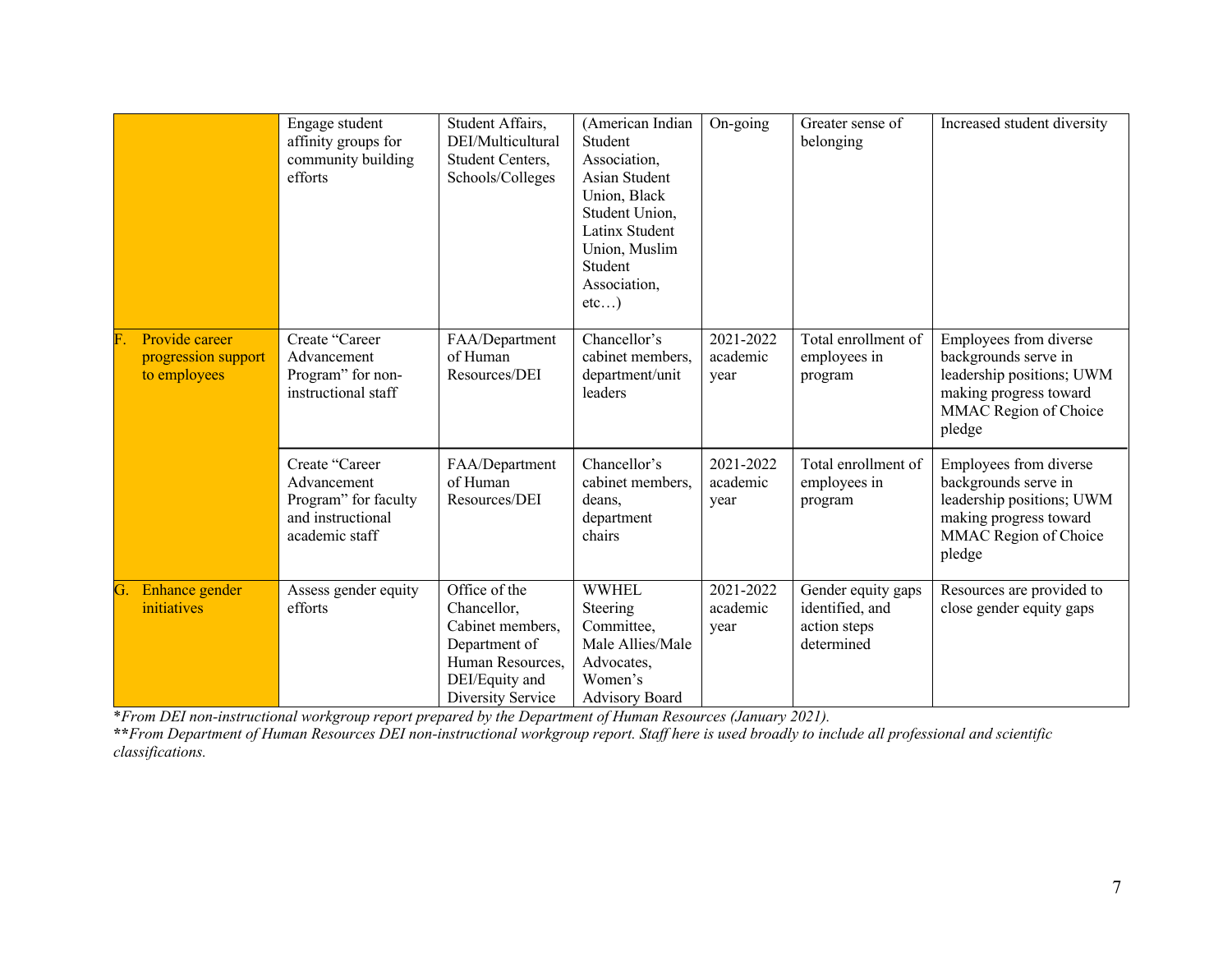| <b>Strategies</b>                                                                                                                      | <b>Action(s)</b>                                                                                                                                 | <b>Primary Parties</b>                                                                                     | <b>Partners</b>                                                                      | <b>Timeline</b>                              | <b>Measurement</b>                                                      | <b>Outcome(s)</b>                                                                            |
|----------------------------------------------------------------------------------------------------------------------------------------|--------------------------------------------------------------------------------------------------------------------------------------------------|------------------------------------------------------------------------------------------------------------|--------------------------------------------------------------------------------------|----------------------------------------------|-------------------------------------------------------------------------|----------------------------------------------------------------------------------------------|
| Commit resources<br>(funding and staff)<br>time) to enhance<br>anti-bias, anti-racist<br>training                                      | Provide tailored<br>training on a range of<br>topics (intercultural<br>competence,<br>bystander<br>intervention, racism<br>and oppression, etc)  | <b>Responsible</b><br>DEI leadership<br>team                                                               | FAA, CETL,<br>Student Affairs,<br>Academic<br>programs with<br>relevant<br>expertise | 2021-2022<br>academic<br>year                | On-going<br>professional<br>development<br>opportunities are<br>offered | Increase in reporting of<br>feeling safe and supported<br>via climate surveys                |
|                                                                                                                                        | Make available to all<br>staff, faculty and<br>students the equity<br>mindedness training<br>sessions from Moon<br>Shot for Equity               | Moon Shot for<br>Equity<br>leadership/DEI<br>leadership team                                               |                                                                                      | 2021-2022<br>academic<br>year                | Post-viewing<br>survey                                                  | Increased equity<br>mindedness knowledge and<br>skills leading to improved<br>campus climate |
| Identify and invite<br>Β.<br>speakers with<br>different political<br>viewpoints to<br>engage in dialogues<br>on a variety of<br>topics | Host Dialogues<br>across Difference<br>Lecture Series, video<br>record lectures and<br>post them on<br>YouTube and other<br>social media outlets | Care, Respect and<br>Expression<br>(Student Affairs,<br>DEI, University<br>Relations and<br>Communication) | Student<br>Association and<br>other student<br>organizations,<br>Academic<br>Affairs | 1 in Fall<br>2021 and 1<br>in Spring<br>2022 | Attendance and<br>post-survey and<br>video playbacks                    | Reports of UWM<br>supporting diversity of ideas                                              |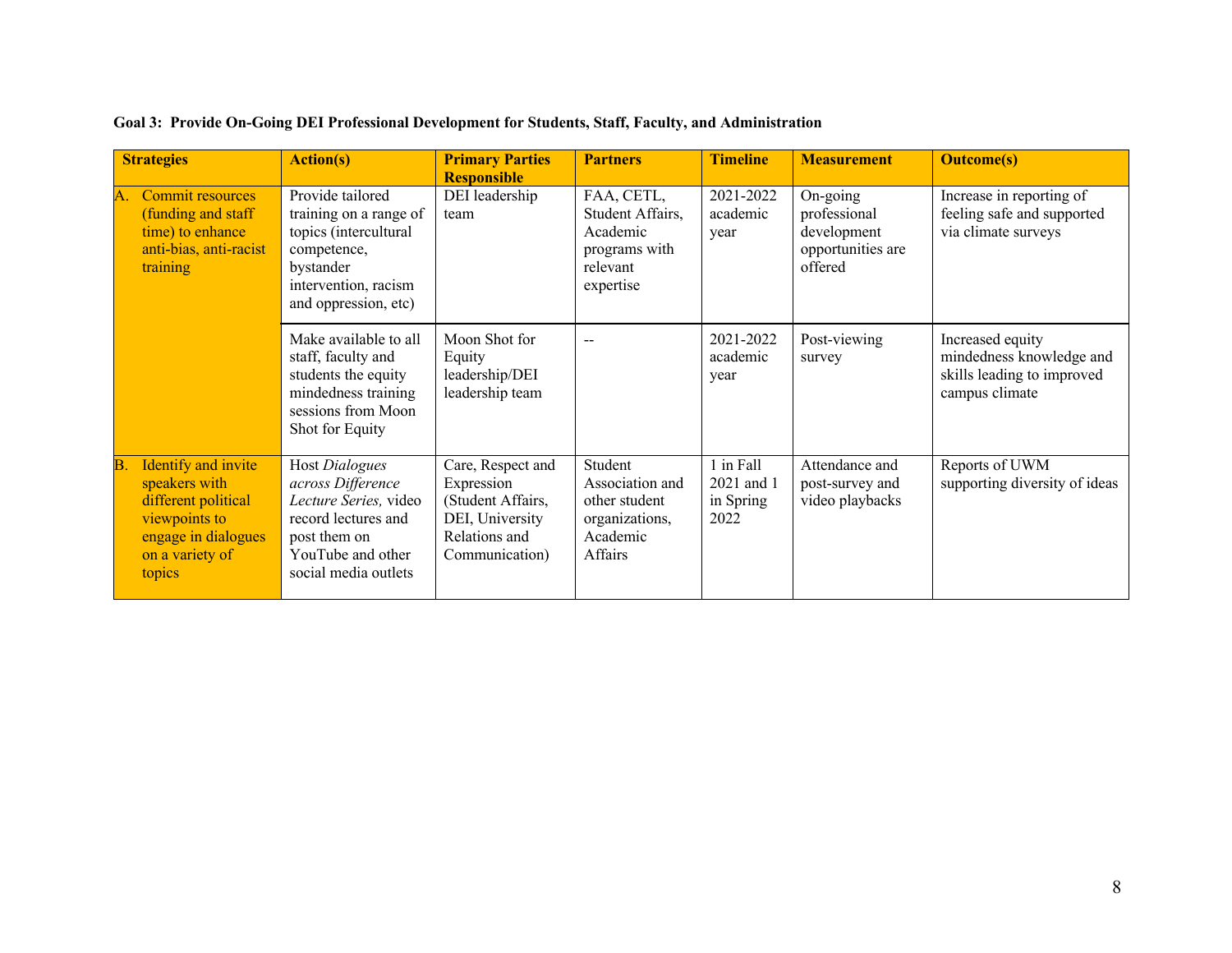#### **Goal 4: Celebrate DEI Progress.**

|    | <b>Strategies</b>                                                 | <b>Action(s)</b>                                                 | <b>Primary Parties</b><br><b>Responsible</b>                             | <b>Partners</b>                                              | <b>Timeline</b>                                                 | <b>Measurement</b>                                                  | <b>Outcome(s)</b>                                                   |
|----|-------------------------------------------------------------------|------------------------------------------------------------------|--------------------------------------------------------------------------|--------------------------------------------------------------|-----------------------------------------------------------------|---------------------------------------------------------------------|---------------------------------------------------------------------|
|    | <b>Communicate DEI</b><br>impact                                  | Provide quarterly<br>updates                                     | Chancellor, Interim<br><b>CDEIO</b>                                      | GIE leadership<br>team,<br>Chancellor's<br>Cabinet           | Quarterly                                                       | Click rates on<br>quarterly<br>updates/view rates<br>on DEI website | Greater awareness of DEI<br>efforts/initiatives                     |
|    |                                                                   | Prepare and distribute<br>annual report<br>highlighting progress | Interim CDEIO<br>and DEI<br>Leadership team                              | Chancellor's<br>Cabinet, deans                               | Jan. 2022                                                       | Click rates on<br>annual report/view<br>rates on DEI website        | Greater awareness of DEI<br>efforts/initiatives and<br>impact       |
| В. | Recognize DEI<br>champions                                        | Establish<br>Chancellor's DEI<br>Champion Award<br>(\$1,500)     | Chancellor                                                               | Chancellor's<br>Cabinet                                      | Fall 2022<br>to coincide<br>with<br>campus<br>award<br>ceremony | Number of people<br>nominated                                       | Campus community is<br>engaged and values the<br>award              |
|    | Document<br>contributions diverse<br>groups made to<br><b>UWM</b> | Support research and<br>writing of UWM<br>diversity history book | Chancellor, Interim<br>CDEIO, Chief of<br>Staff, and David<br>Pate/HBSSW | Contributors,<br>University<br>Relations &<br>Communications | Winter<br>2022                                                  | Completed book                                                      | Historical contributions of<br>diverse groups at UWM<br>highlighted |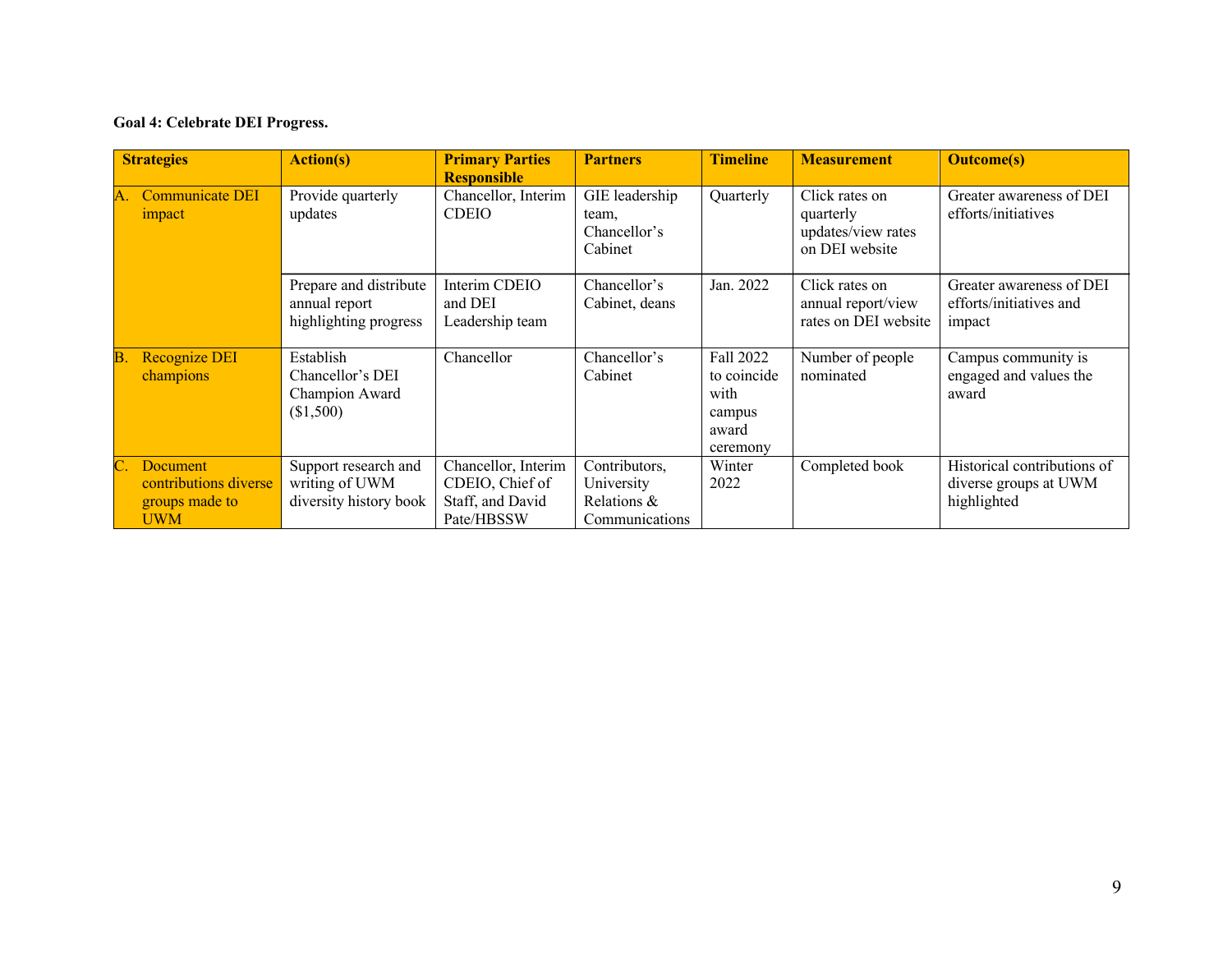#### **APPENDIX A: Demographic Data**

| <b>Milwaukee Population by Race, 2019</b> |         |
|-------------------------------------------|---------|
| (Total Population: 590,000)               |         |
| Black/African American                    | 38.7%   |
| Native American/American Indian           | 0.6%    |
| Asian                                     | $4.3\%$ |
| Hispanic/Latinx                           | 19.0%   |
| Native Hawaiian/Pacific Islander          | $0.0\%$ |
| <b>Two or More Races</b>                  | $4.0\%$ |
| White                                     | 44.4%   |
| White alone, not Hispanic or Latino       | 35.1%   |
| U.S. Census Bureau                        |         |

#### *Fall 2020 Enrollment by Race/Ethnicity (three campuses)*

- African American/Black (1,603, 7%)
- Native American/American Indian (82, 0.3%)
- Asian/Asian American (1,447, 6%)
- International  $(1,017, 4\%)$
- Latino/a (648, 3%). *More than 2000 Multi-Ethnic students are Latino/a, making Hispanic/Latinx population 13%.*
- Multi-Ethnic  $(3,462, 14\%)$
- White  $(16,306, 66%)$

#### *Workforce Diversity: Faculty*

- Fifty eight percent of faculty are male while 42% are women, which reflects national trends in full-time tenured and tenure-tracked faculty.
- The majority of faculty are White (69%). Nonwhite faculty make up 31 percent, of which 21% are those who identify as Asian/Asian American.
- Other minoritized populations (Black/African American, Native American/American Indian, Hispanic/Latinx) represent less than 10 percent of the faculty.

| <b>Faculty</b>    |           |             |              |
|-------------------|-----------|-------------|--------------|
| (as of 4/9/2021)  | Female    | <b>Male</b> | <b>Total</b> |
| Black/African     |           |             |              |
| American          | 15(54%)   | 13(46%)     | 28 (3.91%)   |
| Native American/  |           |             |              |
| American Indian   | $2(50\%)$ | $2(50\%)$   | $4(0.56\%)$  |
| Asian/            |           |             |              |
| Asian American    | 52(35%)   | 98 (65%)    | 150 (20.98%) |
|                   |           |             |              |
| Hispanic/Latinx   | 16(48%)   | 17(52%)     | $33(4.62\%)$ |
| Hawaiian/Pacific  |           |             |              |
| Islander          | $\theta$  | $\theta$    | $\theta$     |
| Two or            |           |             |              |
| <b>More Races</b> | $3(50\%)$ | $3(50\%)$   | $6(0.84\%)$  |
| White             | 209 (42%) | 285 (58%)   | 494 (69.09%) |
|                   |           |             |              |
| <b>Total</b>      | 297(42%)  | 418 (58%)   | 715          |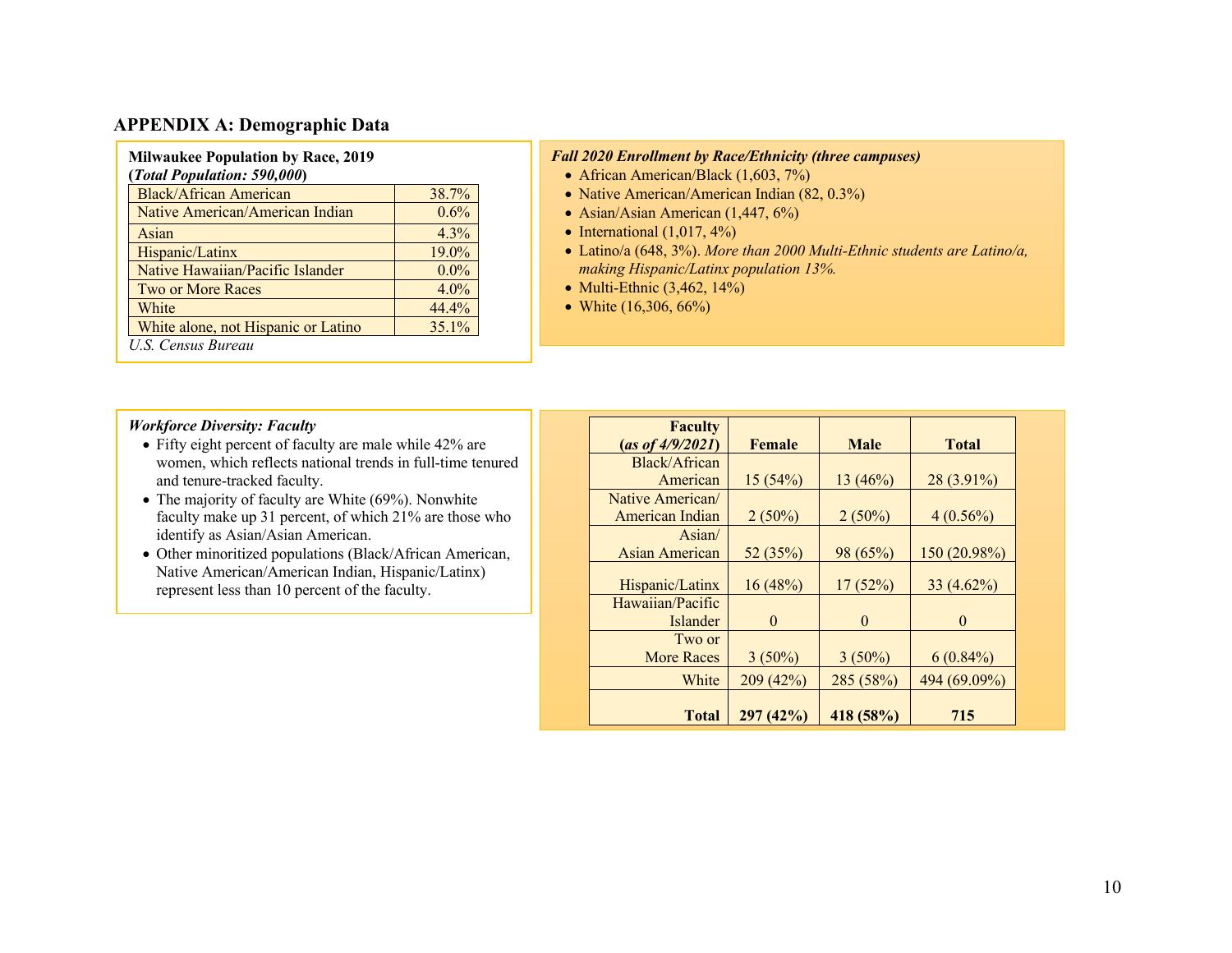#### *Workforce Diversity: Instructional and Non-Instructional Academic Staff*

- Women make up 60% of instructional academic staff (IAS) and they represent 67% of noninstructional academic staff.
- Among IAS and non-IAS, the overwhelming majority is white, 86% and 81% respectively.
- Each minoritized population has less than five percent IAS.
- Black/African American have the second highest percentage of non-IAS (8%).

| <b>Instructional Academic Staff</b>     |               |             |                  |
|-----------------------------------------|---------------|-------------|------------------|
| (as of $10/31/2020$ )                   | Female        | <b>Male</b> | <b>Total</b>     |
| <b>Black/African American</b>           | 31(78%)       | 9(22%)      | $40(4.40\%)$     |
| Native American/American Indian         | 0             | $1(100\%)$  | $1(0.11\%)$      |
| Asian/Asian American                    | 25(58%)       | 18(42%)     | 43 (4.80%)       |
| Hispanic/Latinx                         | 19(54%)       | $16(46\%)$  | $35(3.87\%)$     |
| Hawaiian/Pacific Islander               | $\Omega$      | 0           | $\left( \right)$ |
| <b>Two or More Races</b>                | 5(42%)        | 7(58%)      | $12(1.32\%)$     |
| White                                   | 459 (59%)     | 314(41%)    | 773 (85.50%)     |
| <b>Total</b>                            | 539 (60%)     | $365(40\%)$ | 904              |
|                                         |               |             |                  |
|                                         |               |             |                  |
| <b>Non-Instructional Academic Staff</b> |               |             |                  |
| (as of $10/31/2020$ )                   | <b>Female</b> | <b>Male</b> | <b>Total</b>     |
| <b>Black/African American</b>           | 56 (73%)      | 21(27%)     | 77(8.25%)        |
| Native American/American Indian         | $1(100\%)$    | $\Omega$    | $1(0.10\%)$      |
| Asian American                          | 21(52%)       | 19(48%)     | 40 (4.29%)       |
| Hispanic/Latinx                         | 34 (68%)      | 16(32%)     | 50 (5.35%)       |
| Hawaiian/Pacific Islander               | $2(100\%)$    | $\theta$    | $2(0.21\%)$      |
| <b>Two or More Races</b>                | $8(80\%)$     | 2(20%)      | $10(1.10\%)$     |

#### *Workforce Diversity: University Staff*

- Half of university staff are male, and half are female.
- Sixty-nine percent of permanent university staff are White. University staff of color represent 30%, of which 20% are Black/African American.

| <b>University Staff Permanent</b> |           |             |              |
|-----------------------------------|-----------|-------------|--------------|
| (as of $10/31/2020$ )             | Female    | <b>Male</b> | <b>Total</b> |
| <b>Black/African American</b>     | 86(57%)   | 65(43%)     | 151 (19.82%) |
| Native American/American Indian   | $2(50\%)$ | $2(50\%)$   | $4(0.52\%)$  |
| Asian/Asian American              | 15(56%)   | 12(44%)     | $27(3.54\%)$ |
| Hispanic/Latinx                   | 23(51%)   | 22(49%)     | $45(5.91\%)$ |
| Hawaiian/Pacific Islander         | $\theta$  |             | $\theta$     |
| Two or More Races                 | 6(67%)    | 3(33%)      | $9(1.18\%)$  |
| White                             | 250(48%)  | 276(52%)    | 526 (69.02%) |
| <b>Total</b>                      | 382 (50%) | 380 (50%)   | 762          |
|                                   |           |             |              |

**Total 628 (67%) 305 (33%) 933**